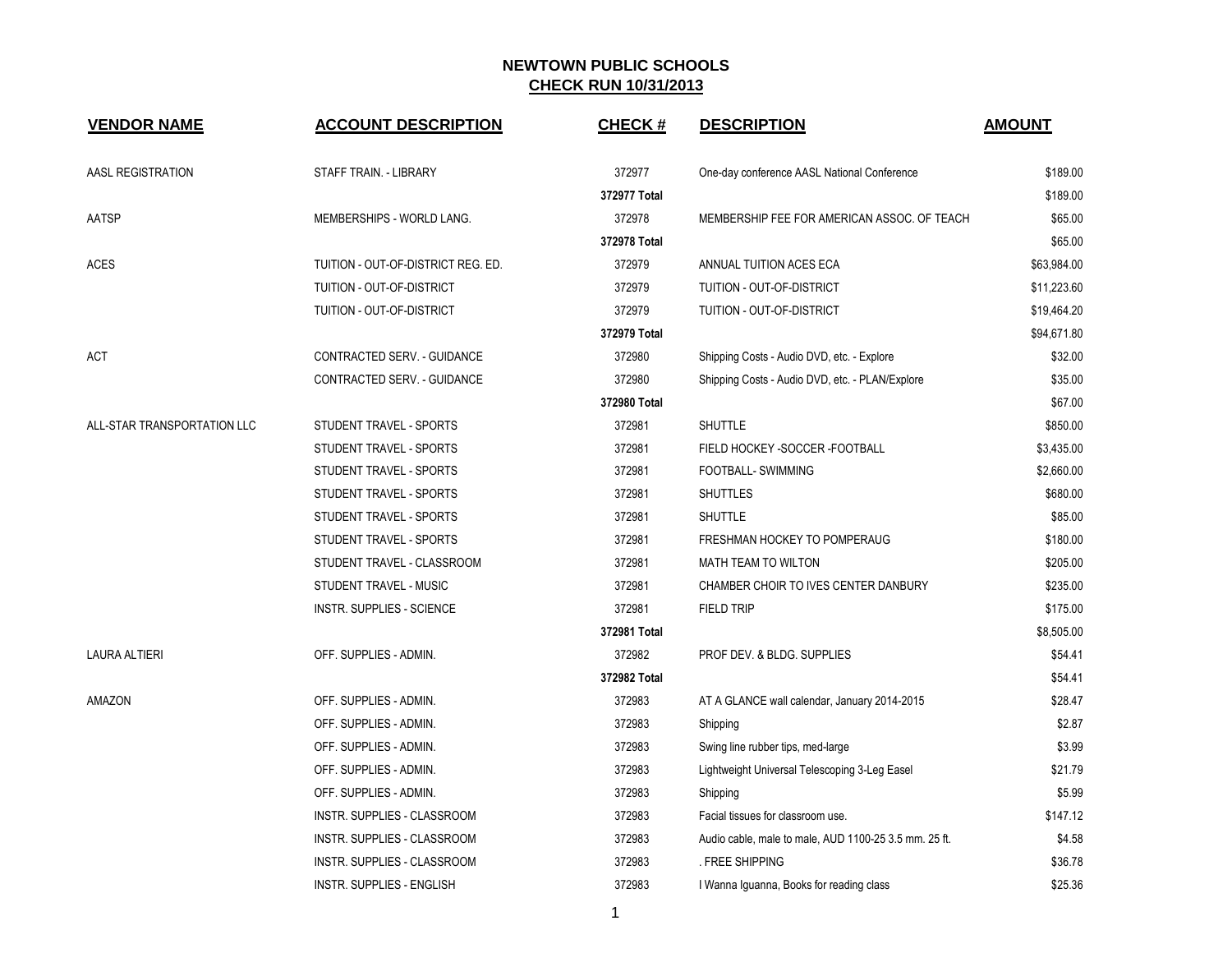| <b>VENDOR NAME</b> | <b>ACCOUNT DESCRIPTION</b>     | <b>CHECK#</b> | <b>DESCRIPTION</b>                                              | <b>AMOUNT</b> |
|--------------------|--------------------------------|---------------|-----------------------------------------------------------------|---------------|
| AMAZON             | INSTR. SUPPLIES - P.E.         | 372983        | Various items for PE instructional supplies per attached        | \$45.99       |
|                    | INSTR. SUPPLIES - P.E.         | 372983        | Various items for PE instructional supplies per attached        | \$42.99       |
|                    | INSTR. SUPPLIES - P.E.         | 372983        | Shipping                                                        | \$2.16        |
|                    | INSTR. SUPPLIES - P.E.         | 372983        | Various items for PE instructional supplies per attached        | \$16.84       |
|                    | INSTR. SUPPLIES - P.E.         | 372983        | Shipping                                                        | \$10.10       |
|                    | INSTR. SUPPLIES - P.E.         | 372983        | Various items for PE instructional supplies per attached        | \$89.97       |
|                    | INSTR. SUPPLIES - P.E.         | 372983        | Shipping                                                        | \$17.67       |
|                    | INSTR. SUPPLIES - P.E.         | 372983        | Various items for PE instructional supplies per attached        | \$85.98       |
|                    | INSTR. SUPPLIES - P.E.         | 372983        | Shipping                                                        | \$4.32        |
|                    | INSTR. SUPPLIES - P.E.         | 372983        | Various items for PE instructional supplies per attached        | \$109.00      |
|                    | <b>INSTR. SUPPLIES - P.E.</b>  | 372983        | Shipping                                                        | \$16.54       |
|                    | INSTR. SUPPLIES - P.E.         | 372983        | Various items for PE instructional supplies per attached        | \$143.00      |
|                    | INSTR. SUPPLIES - P.E.         | 372983        | Shipping                                                        | \$22.51       |
|                    | INSTR. SUPPLIES - P.E.         | 372983        | Various items for PE instructional supplies per attached        | \$264.51      |
|                    | INSTR. SUPPLIES - P.E.         | 372983        | Shipping                                                        | \$17.99       |
|                    | INSTR. SUPPLIES - P.E.         | 372983        | Various items for PE instructional supplies per attached        | \$399.90      |
|                    | INSTR. SUPPLIES - P.E.         | 372983        | Various items for PE instructional supplies per attached        | \$131.88      |
|                    | INSTR. SUPPLIES - P.E.         | 372983        | Various items for PE instructional supplies per attached        | \$250.44      |
|                    | INSTR. SUPPLIES - P.E.         | 372983        | Various items for PE instructional supplies per attached        | \$250.44      |
|                    | <b>TEXTBOOKS - ENGLISH</b>     | 372983        | Student books for classroom use, various titles per attached or | \$175.00      |
|                    | <b>TEXTBOOKS - ENGLISH</b>     | 372983        | Student books for classroom use, various titles per attached or | \$22.26       |
|                    | <b>TEXTBOOKS - ENGLISH</b>     | 372983        | Student books for classroom use, various titles per attached or | \$216.72      |
|                    | <b>TEXTBOOKS - ENGLISH</b>     | 372983        | Student books for classroom use, various titles per attached or | \$333.82      |
|                    | <b>TEXTBOOKS - ENGLISH</b>     | 372983        | Student books for classroom use, various titles per attached or | \$86.40       |
|                    | <b>TEXTBOOKS - ENGLISH</b>     | 372983        | Student books for classroom use, various titles per attached or | \$112.38      |
|                    | INSTR. SUPPLIES - COMPUTER ED. | 372983        | Wausau Paper Astrobrights, Item 22289.                          | \$36.48       |
|                    | INSTR. SUPPLIES - COMPUTER ED. | 372983        | Various classroom items for Computer Technology.                | \$3.82        |
|                    | INSTR. SUPPLIES - COMPUTER ED. | 372983        | Shipping charge                                                 | \$1.74        |
|                    | INSTR. SUPPLIES - COMPUTER ED. | 372983        | Various classroom items for Computer Technology.                | \$7.99        |
|                    | INSTR. SUPPLIES - COMPUTER ED. | 372983        | Various classroom items for Computer Technology.                | \$3.89        |
|                    | INSTR. SUPPLIES - COMPUTER ED. | 372983        | Shipping charge                                                 | \$4.99        |
|                    | INSTR. SUPPLIES - COMPUTER ED. | 372983        | Various classroom items for Computer Technology.                | \$4.99        |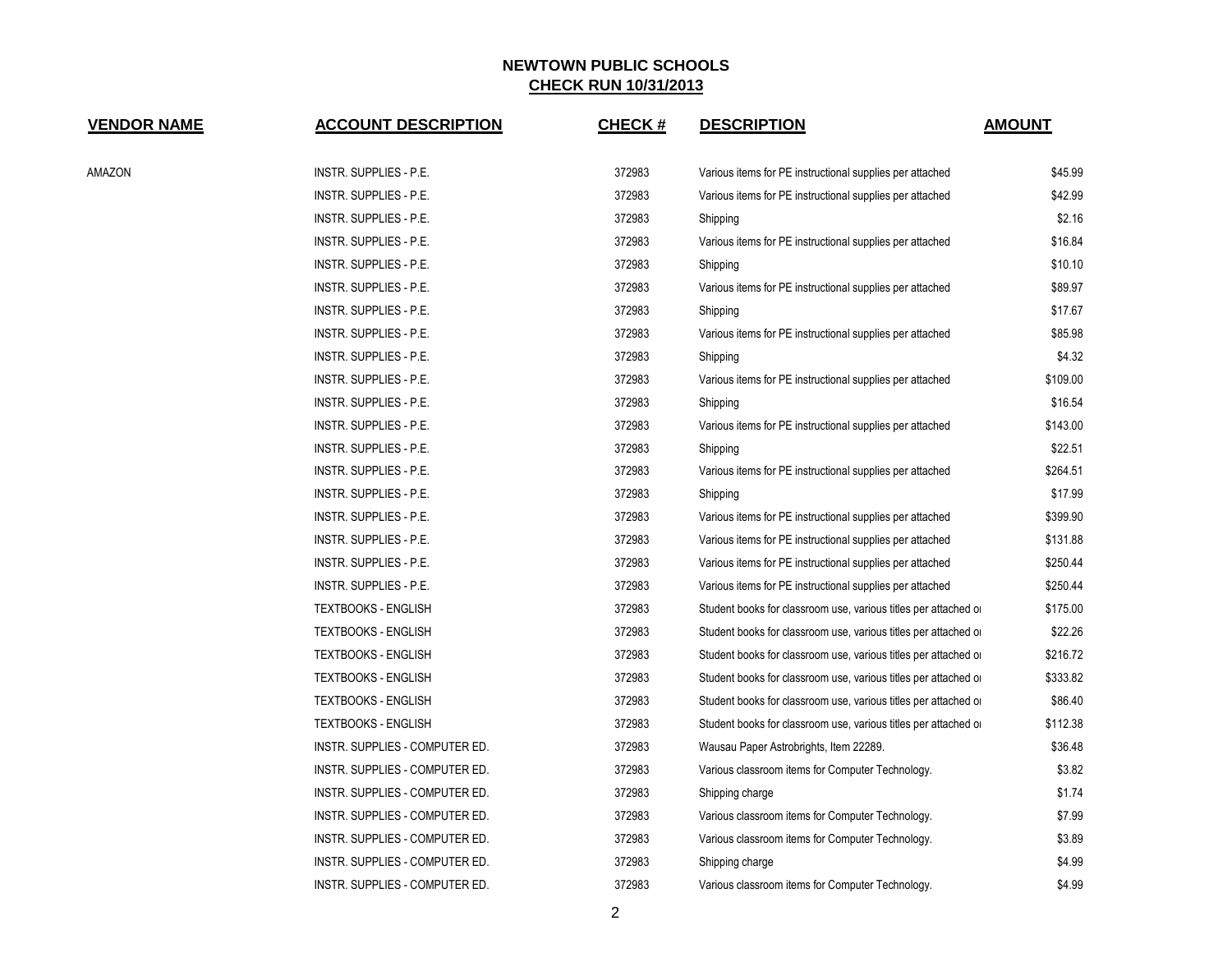| <b>VENDOR NAME</b>              | <b>ACCOUNT DESCRIPTION</b>         | <b>CHECK#</b> | <b>DESCRIPTION</b>                                            | <b>AMOUNT</b> |
|---------------------------------|------------------------------------|---------------|---------------------------------------------------------------|---------------|
| AMAZON                          | INSTR. SUPPLIES - COMPUTER ED.     | 372983        | Shipping charge                                               | \$4.56        |
|                                 | INSTR. SUPPLIES - COMPUTER ED.     | 372983        | Various classroom items for Computer Technology.              | \$42.91       |
|                                 | INSTR. SUPPLIES - COMPUTER ED.     | 372983        | Various classroom items for Computer Technology.              | \$21.38       |
|                                 | <b>INSTR. SUPPLIES - READING</b>   | 372983        | The One and Only Ivan CD                                      | \$47.84       |
|                                 | INSTR. SUPPLIES - SOC. STUDIES     | 372983        | Orange dry erase markers.                                     | \$50.82       |
|                                 | <b>INSTR. SUPPLIES - CLASSROOM</b> | 372983        | Exacto electric pencil sharpener.                             | \$64.46       |
|                                 | OFF. SUPPLIES - ADMIN.             | 372983        | Universal Adjustable Dry Erase Easel and Whiteboard.          | \$70.63       |
|                                 | INSTR. SUPPLIES - COMPUTER ED.     | 372983        | ITunes gift card                                              | \$7.99        |
|                                 | INSTR. SUPPLIES - COMPUTER ED.     | 372983        | Poster for classroom, How To Google                           | \$3.89        |
|                                 | INSTR. SUPPLIES - COMPUTER ED.     | 372983        | Shipping and handling.                                        | \$4.99        |
|                                 | INSTR. SUPPLIES - COMPUTER ED.     | 372983        | Skateboards, Inc.: an integrated Microsoft office simulation. | \$12.38       |
|                                 | INSTR. SUPPLIES - COMPUTER ED.     | 372983        | Shipping and handling.                                        | \$4.78        |
|                                 | INSTR. SUPPLIES - COMPUTER ED.     | 372983        | ITunes gift card                                              | \$25.00       |
|                                 | INSTR. SUPPLIES - COMPUTER ED.     | 372983        | Shipping and handling.                                        | \$2.99        |
|                                 |                                    | 372983 Total  |                                                               | \$3,574.28    |
| AMERICAN ASSOCIATION OF PHYSICS | <b>INSTR. SUPPLIES - SCIENCE</b>   | 372984        | WEB ASSIGN EXAM LOWELL AAPT ID 60758                          | \$120.00      |
|                                 | <b>INSTR. SUPPLIES - SCIENCE</b>   | 372984        | SCHOOL REGISTRATION FEE CEEB 070550                           | \$25.00       |
|                                 | INSTR. SUPPLIES - SCIENCE          | 372984        | PROCESSING FEE                                                | \$10.00       |
|                                 |                                    | 372984 Total  |                                                               | \$155.00      |
| AT&T                            | <b>TELEPHONE &amp; CABLE</b>       | 372985        | <b>SERVICES 2013/14</b>                                       | \$145.77      |
|                                 |                                    | 372985 Total  |                                                               | \$145.77      |
| ANNETTE BARBOUR                 | TRANS. - LOCAL SPECIAL ED          | 372986        | SERV 10/21/13 THRU 10/25/13                                   | \$400.00      |
|                                 |                                    | 372986 Total  |                                                               | \$400.00      |
| <b>JILL BEAUDRY</b>             | INSTR. SUPPLIES - CLASSROOM        | 372987        | <b>CLASSROOM SUPPLIES</b>                                     | \$116.49      |
|                                 |                                    | 372987 Total  |                                                               | \$116.49      |
| RONALD J. BIENKOWSKI            | STAFF TRAIN. - BUS. SERV.          | 372988        | ASBO ANNUAL MEETING & EXPO                                    | \$1,541.28    |
|                                 |                                    | 372988 Total  |                                                               | \$1,541.28    |
| <b>MARY BLAIR</b>               | OFF. SUPPLIES - ADMIN.             | 372989        | <b>CLASSROOM SUPPLIES</b>                                     | \$23.72       |
|                                 |                                    | 372989 Total  |                                                               | \$23.72       |
| <b>BLUE LABEL BATTERY INC.</b>  | REPAIRS - INFO. TECH.              | 372990        | Encumber for batteries for laptops                            | \$248.00      |
|                                 |                                    | 372990 Total  |                                                               | \$248.00      |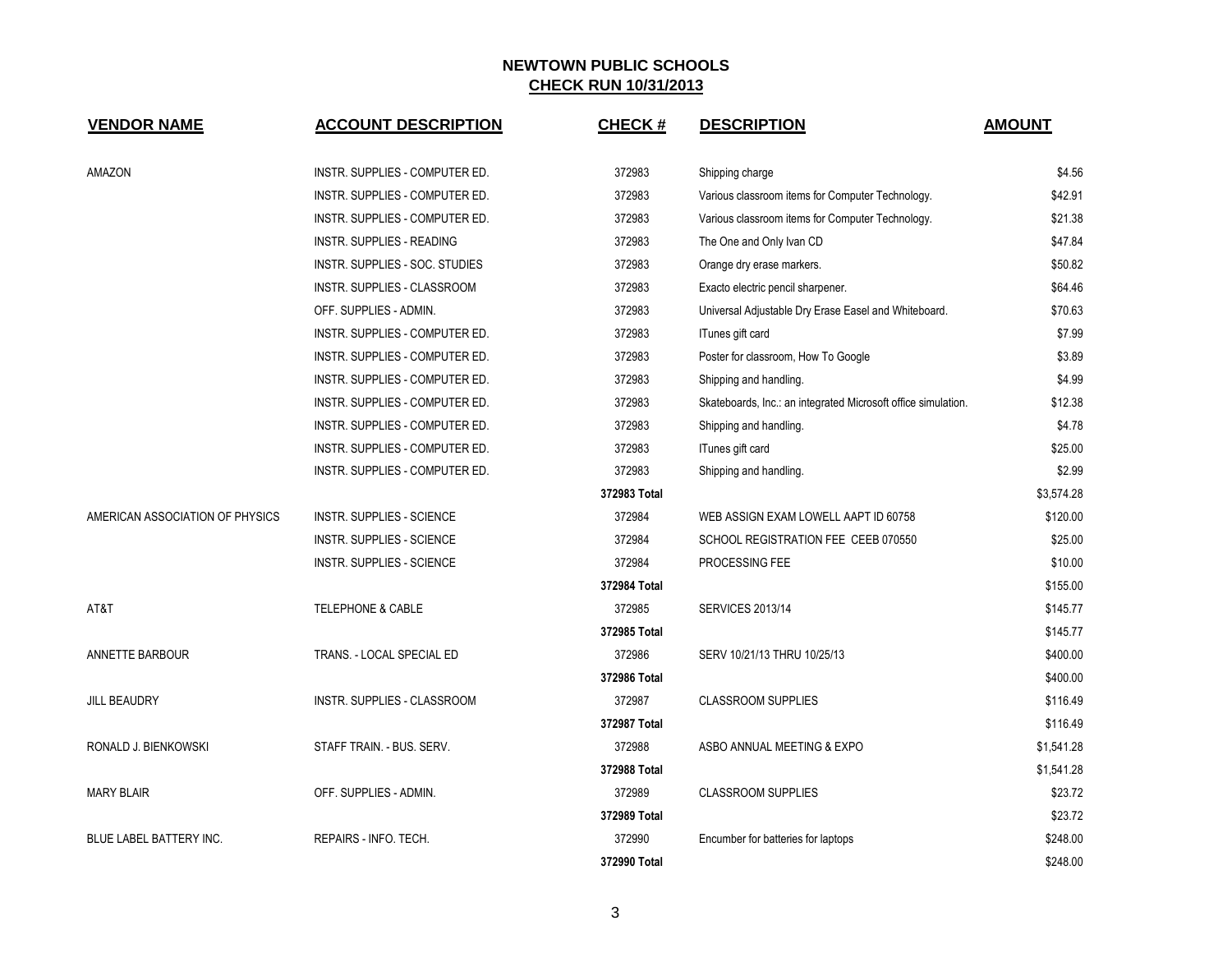| <b>VENDOR NAME</b>                                           | <b>ACCOUNT DESCRIPTION</b>       | <b>CHECK#</b> | <b>DESCRIPTION</b>                                      | <b>AMOUNT</b> |
|--------------------------------------------------------------|----------------------------------|---------------|---------------------------------------------------------|---------------|
| THE BOOKSOURCE                                               | <b>TEXTBOOKS - CLASSROOM</b>     | 372991        | Books-Patti Vitarelli - K,1,3 (see Attached)            | \$413.20      |
|                                                              |                                  | 372991 Total  |                                                         | \$413.20      |
| WENDY W. BOWEN                                               | INSTR. SUPPLIES - SCIENCE        | 372992        | <b>SCIENCE SUPPLIES</b>                                 | \$141.41      |
|                                                              |                                  | 372992 Total  |                                                         | \$141.41      |
| <b>BUREAU OF EDUCATION &amp; RESEARCH</b>                    | <b>SUPPLIES - LIBRARY</b>        | 372993        | BER Best Use of iPads and Apps                          | \$229.00      |
|                                                              |                                  | 372993 Total  |                                                         | \$229.00      |
| C SQUARED SYSTEMS LLC                                        | <b>EMERGENCY REPAIRS - HOM.</b>  | 372994        | MATERIALS FOR INSTALLATION OF VERIZON WIRELESS          | \$24,773.54   |
|                                                              | <b>EMERGENCY REPAIRS - HOM.</b>  | 372994        | <b>LABOR AND SERVICES</b>                               | \$15,425.00   |
|                                                              |                                  | 372994 Total  |                                                         | \$40,198.54   |
| CAMBIUM LEARNING INC.                                        | OTHER SUPPLIES - STAFF DEVELOP.  | 372995        | Language Teachers Set 4thED. BOOK E 170691              | \$706.00      |
|                                                              | OTHER SUPPLIES - STAFF DEVELOP.  | 372995        | Language Student Set 4th Ed Book E 298450               | \$828.00      |
|                                                              | OTHER SUPPLIES - STAFF DEVELOP.  | 372995        | Language Teacher Set 4th Ed Book F 170704               | \$353.00      |
|                                                              | OTHER SUPPLIES - STAFF DEVELOP.  | 372995        | Language Student Sets 4thEd Book F 298468               | \$207.00      |
|                                                              | OTHER SUPPLIES - STAFF DEVELOP.  | 372995        | Shipping                                                | \$209.40      |
|                                                              |                                  | 372995 Total  |                                                         | \$2,303.40    |
| CANON SOLUTIONS AMERICA INC.                                 | COPIER RENTAL - CLASSROOM        | 372996        | <b>MAINT COPIER H/S</b>                                 | \$579.20      |
|                                                              | COPIER RENTAL - BUS. SERV.       | 372996        | MAINT COPIER - CO                                       | \$533.00      |
|                                                              |                                  | 372996 Total  |                                                         | \$1,112.20    |
| CAROLINA BIOLOGICAL SUPPLY COMPANY INSTR. SUPPLIES - SCIENCE |                                  | 372997        | SEE ATTACHED LIST                                       | \$116.08      |
|                                                              | <b>INSTR. SUPPLIES - SCIENCE</b> | 372997        | <b>SEE ATTACHED LIST</b>                                | \$259.16      |
|                                                              |                                  | 372997 Total  |                                                         | \$375.24      |
| CCI                                                          | OFF. SUPPLIES - ADMIN.           | 372998        | Membership fee for Odyssey of the Mind, two memberships | \$235.00      |
|                                                              |                                  | 372998 Total  |                                                         | \$235.00      |
| CCSS                                                         | MEMBERSHIPS - SOC. STUDIES       | 372999        | Membership renewals                                     | \$40.00       |
|                                                              |                                  | 372999 Total  |                                                         | \$40.00       |
| CERAMIC SUPPLY INC.                                          | <b>INSTR. SUPPLIES - ART</b>     | 373000        | <b>BELL JEWELRY WIRE</b>                                | \$14.72       |
|                                                              |                                  | 373000 Total  |                                                         | \$14.72       |
| <b>MATT CHILDS</b>                                           | STAFF TRAVEL - ADMIN.            | 373001        | <b>TRAVEL CES WORKSHOP</b>                              | \$16.95       |
|                                                              |                                  | 373001 Total  |                                                         | \$16.95       |
| <b>CMEA</b>                                                  | <b>CONTRACTED SERV. - MUSIC</b>  | 373002        | <b>REGISTRATION FEE</b>                                 | \$20.00       |
|                                                              |                                  | 373002 Total  |                                                         | \$20.00       |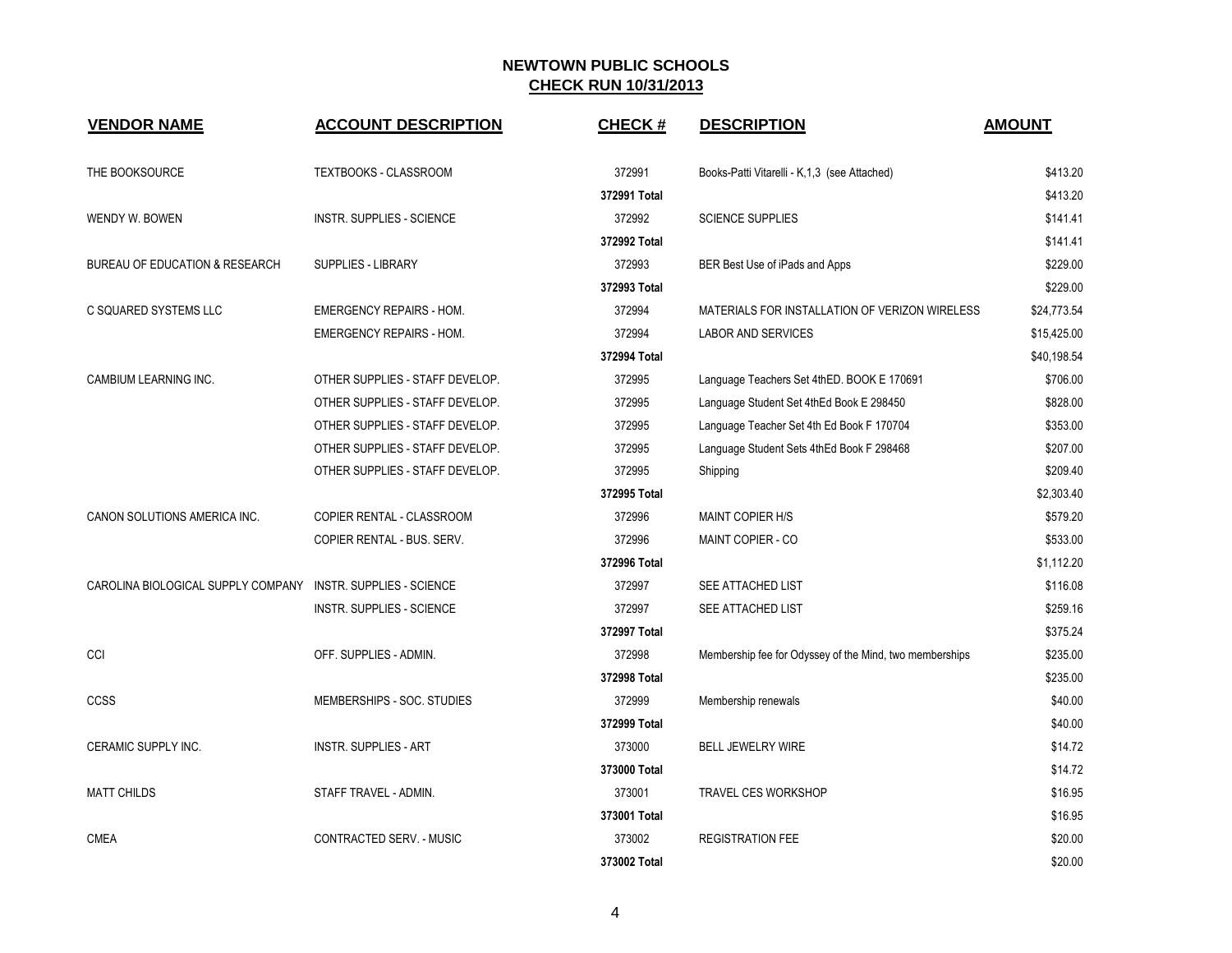| <b>VENDOR NAME</b>                   | <b>ACCOUNT DESCRIPTION</b>         | <b>CHECK#</b> | <b>DESCRIPTION</b>                                      | <b>AMOUNT</b> |
|--------------------------------------|------------------------------------|---------------|---------------------------------------------------------|---------------|
| CONN INVENTION CONVENTION            | <b>INSTR. SUPPLIES - SCIENCE</b>   | 373003        | CT Invention Convention Annual School Registration Fee. | \$150.00      |
|                                      |                                    | 373003 Total  |                                                         | \$150.00      |
| CONN JUNIOR REPUBLIC INC.            | TUITION - OUT-OF-DISTRICT          | 373004        | TUITION - OUT-OF-DISTRICT                               | \$968.85      |
|                                      | TUITION - OUT-OF-DISTRICT          | 373004        | TUITION - OUT-OF-DISTRICT                               | \$1,507.10    |
|                                      |                                    | 373004 Total  |                                                         | \$2,475.95    |
| CONNCASE                             | STAFF TRAIN. - PUPIL SERV.         | 373005        | LEADERSHIP CONFERENCE:                                  | \$630.00      |
|                                      |                                    | 373005 Total  |                                                         | \$630.00      |
| <b>LAUREN CONNOR</b>                 | INSTR. SUPPLIES - SP. ED. PREK-8   | 373006        | <b>STUDENT SUPPLIES</b>                                 | \$7.19        |
|                                      |                                    | 373006 Total  |                                                         | \$7.19        |
| CPI (CRISIS PREVENTION INTERVENTION) | MEMBERSHIPS - PUPIL SERV.          | 373007        | RENEWALS FOR CPI RECERT FEE                             | \$150.00      |
|                                      | MEMBERSHIPS - PUPIL SERV.          | 373007        | RENEWALS FOR CPI RECERT FEE                             | \$150.00      |
|                                      |                                    | 373007 Total  |                                                         | \$300.00      |
| <b>CREC</b>                          | STAFF TRAIN. - CLASSROOM           | 373008        | Registration, Smarter Charts                            | \$160.00      |
|                                      |                                    | 373008 Total  |                                                         | \$160.00      |
| <b>DATTCO</b>                        | STUDENT TRAVEL - MUSIC             | 373009        | <b>BUSES TO METLIFE STADIUM</b>                         | \$4,590.00    |
|                                      |                                    | 373009 Total  |                                                         | \$4,590.00    |
| DELL MARKETING L.P.                  | REPAIRS - INFO. TECH.              | 373010        | Dell parts and repairs                                  | \$104.98      |
|                                      |                                    | 373010 Total  |                                                         | \$104.98      |
| <b>CHARLES DUMAIS</b>                | STAFF TRAVEL - ADMIN.              | 373011        | TRAVEL CAS CONF.                                        | \$63.85       |
|                                      |                                    | 373011 Total  |                                                         | \$63.85       |
| <b>EDUCATION CONNECTION</b>          | STAFF TRAIN. - STAFF DEVELOP.      | 373012        | Workshop Sept 17, 2013 Preparing Students for Success   | \$20.00       |
|                                      | TUITION - OUT-OF-DISTRICT REG. ED. | 373012        | <b>REGIONAL INTERNSHIP</b>                              | \$6,000.00    |
|                                      |                                    | 373012 Total  |                                                         | \$6,020.00    |
| <b>ENDICOTT COLLEGE</b>              | CONTRACTED SERV. - CLASSROOM       | 373013        | <b>ENDICOTT SURVEY</b>                                  | \$1,992.00    |
|                                      |                                    | 373013 Total  |                                                         | \$1,992.00    |
| ERIC ARMIN INC.                      | <b>INSTR. SUPPLIES - MATH</b>      | 373014        | Set of 100 souble sided x-y grid dry erase boards,      | \$526.24      |
|                                      | <b>INSTR. SUPPLIES - MATH</b>      | 373014        | Set of 10 mini wood erasers, Item 530806                | \$166.32      |
|                                      | <b>INSTR. SUPPLIES - MATH</b>      | 373014        | Classroom pack of fine tip markers, Item 531836.        | \$250.80      |
|                                      |                                    | 373014 Total  |                                                         | \$943.36      |
| F & M ELECTRICAL SUPPLY CO, INC.     | <b>B&amp;G SUPPLIES - MAINT.</b>   | 373015        | ELECTRICAL SUPPLIES                                     | \$188.38      |
|                                      |                                    | 373015 Total  |                                                         | \$188.38      |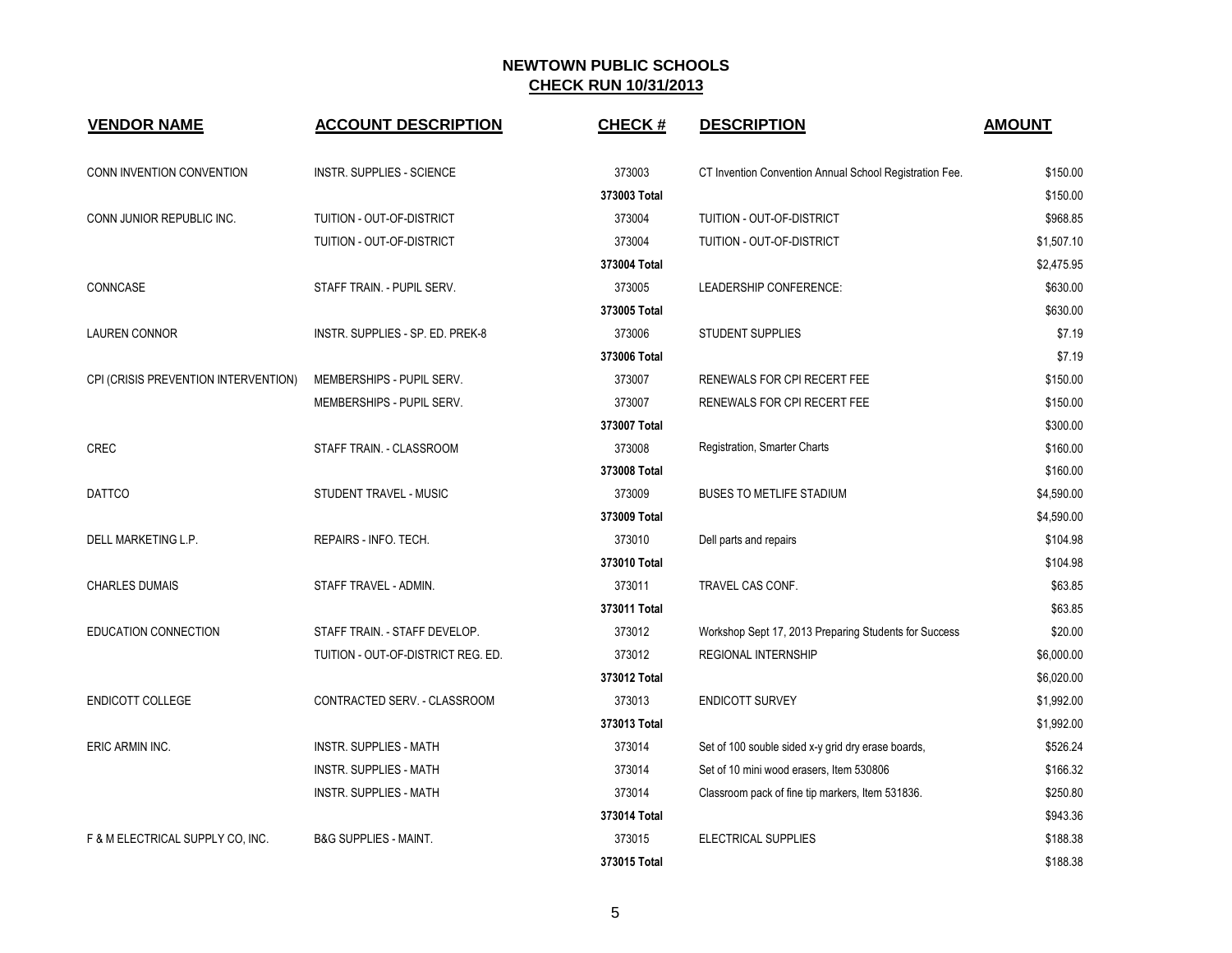| <b>VENDOR NAME</b>               | <b>ACCOUNT DESCRIPTION</b>       | <b>CHECK#</b> | <b>DESCRIPTION</b>                                | <b>AMOUNT</b> |
|----------------------------------|----------------------------------|---------------|---------------------------------------------------|---------------|
| <b>FISHER SCIENTIFIC</b>         | <b>INSTR. SUPPLIES - SCIENCE</b> | 373016        | See Attached List                                 | \$367.18      |
|                                  | <b>INSTR. SUPPLIES - SCIENCE</b> | 373016        | <b>SEE ATTACHED LIST</b>                          | \$400.34      |
|                                  |                                  | 373016 Total  |                                                   | \$767.52      |
| FOLLETT EDUCATIONAL SERVICES     | <b>TEXTBOOKS - READING</b>       | 373017        | <b>BOOKS FROM COLUMBIA</b>                        | \$1,004.41    |
|                                  |                                  | 373017 Total  |                                                   | \$1,004.41    |
| GERONNURSING & RESPITE CARE INC. | PROF. SERV. - HEALTH ELEM/RIS    | 373018        | LPN SERVICES - STARR PROGRAM                      | \$2,419.70    |
|                                  | PROF. SERV. - HEALTH ELEM/RIS    | 373018        | LPN SERVICES - STARR PROGRAM                      | \$2,419.70    |
|                                  |                                  | 373018 Total  |                                                   | \$4,839.40    |
| <b>GOPHER</b>                    | INSTR. SUPPLIES - P.E.           | 373019        | VOLLEYBALL SET- VOLLEYBALL NETS-WHISTLES          | \$2,051.64    |
|                                  |                                  | 373019 Total  |                                                   | \$2,051.64    |
| GOVCONNECTION, INC.              | INSTR. SUPPLIES - GUIDANCE       | 373020        | 304A Magenta Toner Cartridges (3-pack) HP         | \$360.00      |
|                                  | INSTR. SUPPLIES - GUIDANCE       | 373020        | 304ACyan Toner Cartridges (3 pack) HP             | \$360.00      |
|                                  | INSTR. SUPPLIES - GUIDANCE       | 373020        | 304A Yellow Toner Cartridges (3-pack) HP          | \$360.00      |
|                                  | INSTR. SUPPLIES - GUIDANCE       | 373020        | 64A Black Toner Cartridges for HP Laser Jet P4015 | \$519.00      |
|                                  |                                  | 373020 Total  |                                                   | \$1,599.00    |
| <b>GRAYBAR</b>                   | <b>B&amp;G SUPPLIES - MAINT.</b> | 373021        | ELECTRICAL SHOP SUPPLIES (VARIOUS SIZE LIGHTS     | \$25.60       |
|                                  | <b>B&amp;G SUPPLIES - MAINT.</b> | 373021        | ELECTRICAL SHOP SUPPLIES (VARIOUS SIZE LIGHTS     | \$234.31      |
|                                  | <b>B&amp;G SUPPLIES - MAINT.</b> | 373021        | ELECTRICAL SHOP SUPPLIES (VARIOUS SIZE LIGHTS     | \$1,452.03    |
|                                  | <b>B&amp;G SUPPLIES - MAINT.</b> | 373021        | ELECTRICAL SHOP SUPPLIES (VARIOUS SIZE LIGHTS     | \$408.47      |
|                                  | <b>B&amp;G SUPPLIES - MAINT.</b> | 373021        | ELECTRICAL SHOP SUPPLIES (VARIOUS SIZE LIGHTS     | \$94.22       |
|                                  | <b>B&amp;G SUPPLIES - MAINT.</b> | 373021        | ELECTRICAL SHOP SUPPLIES (VARIOUS SIZE LIGHTS     | \$108.90      |
|                                  | <b>B&amp;G SUPPLIES - MAINT.</b> | 373021        | ELECTRICAL SHOP SUPPLIES (VARIOUS SIZE LIGHTS     | \$261.16      |
|                                  | <b>B&amp;G SUPPLIES - MAINT.</b> | 373021        | ELECTRICAL SHOP SUPPLIES (VARIOUS SIZE LIGHTS     | \$225.39      |
|                                  | <b>B&amp;G SUPPLIES - MAINT.</b> | 373021        | ELECTRICAL SHOP SUPPLIES (VARIOUS SIZE LIGHTS     | \$4,519.40    |
|                                  | <b>B&amp;G SUPPLIES - MAINT.</b> | 373021        | ELECTRICAL SHOP SUPPLIES (VARIOUS SIZE LIGHTS     | \$547.66      |
|                                  | <b>B&amp;G SUPPLIES - MAINT.</b> | 373021        | ELECTRICAL SHOP SUPPLIES (VARIOUS SIZE LIGHTS     | \$124.48      |
|                                  | <b>B&amp;G SUPPLIES - MAINT.</b> | 373021        | ELECTRICAL SHOP SUPPLIES (VARIOUS SIZE LIGHTS     | \$274.90      |
|                                  | <b>B&amp;G SUPPLIES - MAINT.</b> | 373021        | ELECTRICAL SHOP SUPPLIES (VARIOUS SIZE LIGHTS     | \$3,188.00    |
|                                  | <b>B&amp;G SUPPLIES - MAINT.</b> | 373021        | ELECTRICAL SHOP SUPPLIES (VARIOUS SIZE LIGHTS     | \$266.20      |
|                                  | <b>B&amp;G SUPPLIES - MAINT.</b> | 373021        | ELECTRICAL SHOP SUPPLIES (VARIOUS SIZE LIGHTS     | \$345.80      |
|                                  | <b>B&amp;G SUPPLIES - MAINT.</b> | 373021        | ELECTRICAL SHOP SUPPLIES (VARIOUS SIZE LIGHTS     | \$247.40      |
|                                  | <b>B&amp;G SUPPLIES - MAINT.</b> | 373021        | ELECTRICAL SHOP SUPPLIES (VARIOUS SIZE LIGHTS     | \$321.36      |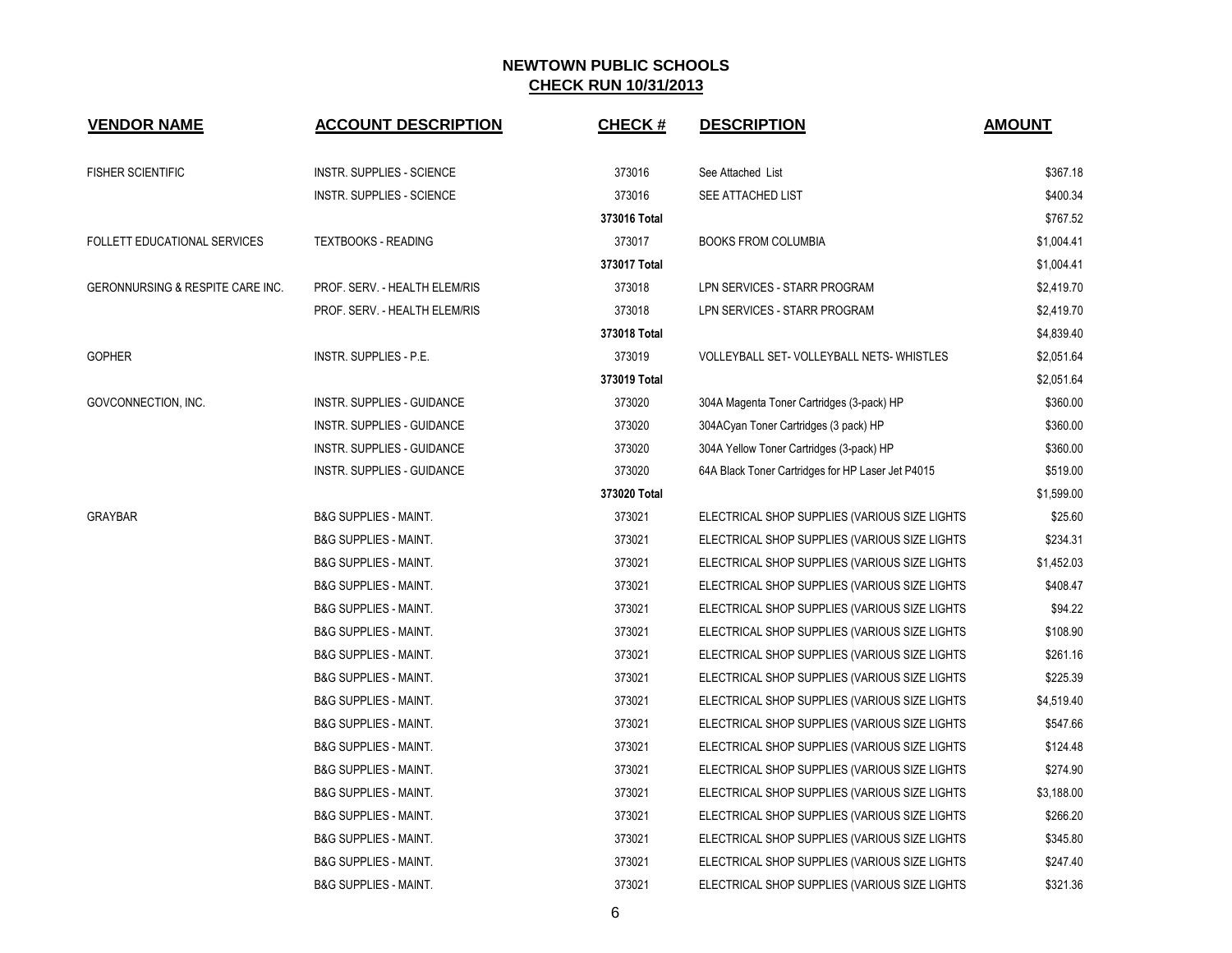| <b>VENDOR NAME</b>               | <b>ACCOUNT DESCRIPTION</b>       | <b>CHECK#</b> | <b>DESCRIPTION</b>                                            | <b>AMOUNT</b> |
|----------------------------------|----------------------------------|---------------|---------------------------------------------------------------|---------------|
| GRAYBAR                          | <b>B&amp;G SUPPLIES - MAINT.</b> | 373021        | ELECTRICAL SHOP SUPPLIES (VARIOUS SIZE LIGHTS                 | \$329.30      |
|                                  |                                  | 373021 Total  |                                                               | \$12,974.58   |
| HAMDEN PUBLIC SCHOOLS            | STAFF TRAIN. - CLASSROOM         | 373022        | Registration for Physical Education                           | \$60.00       |
|                                  |                                  | 373022 Total  |                                                               | \$60.00       |
| <b>HEINEMANN</b>                 | TEXTBOOKS - CURR. DEVELOP.       | 373023        | Units of Study in Opinion, Information and Narrative Writing  | \$358.00      |
|                                  | TEXTBOOKS - CURR. DEVELOP.       | 373023        | Units of Study in Opinion, Information, and Narrative Writing | \$716.00      |
|                                  | TEXTBOOKS - CURR. DEVELOP.       | 373023        | Units of Study in Opinion, Information, and Narrative Writing | \$76.00       |
|                                  | TEXTBOOKS - CURR. DEVELOP.       | 373023        | Units of Study in Opinion, Information and Narrative Writing  | \$57.00       |
|                                  | TEXTBOOKS - CURR. DEVELOP.       | 373023        | Units of Study in Opinion, Information, and Narrative Writing | \$76.00       |
|                                  | TEXTBOOKS - CURR. DEVELOP.       | 373023        | <b>SHIPPING</b>                                               | \$128.30      |
|                                  |                                  | 373023 Total  |                                                               | \$1,411.30    |
| INSTITUTE FOR WRITING & THINKING | STAFF TRAIN. - CLASSROOM         | 373024        | SONNET FORM / READER AS A WRITER WORKSHOP                     | \$200.00      |
|                                  |                                  | 373024 Total  |                                                               | \$200.00      |
| <b>KRISTEN JACKSON</b>           | STAFF TRAVEL - PUPIL SERV.       | 373025        | TRAVEL OCT 2013                                               | \$134.30      |
|                                  |                                  | 373025 Total  |                                                               | \$134.30      |
| MAPLEBROOK SCHOOL INC.           | TUITION - OUT-OF-DISTRICT        | 373026        | TUITION - OUT-OF-DISTRICT                                     | \$5,950.00    |
|                                  | TUITION - OUT-OF-DISTRICT        | 373026        | TUITION - OUT-OF-DISTRICT                                     | \$5,950.00    |
|                                  |                                  | 373026 Total  |                                                               | \$11,900.00   |
| MICHEAL K. MARSHALL              | MEMBERSHIPS - STAFF DEVELOP.     | 373027        | The Marshall Memo One Yr. Subscription                        | \$50.00       |
|                                  |                                  | 373027 Total  |                                                               | \$50.00       |
| W.B. MASON., INC.                | OFF. SUPPLIES - BUS. SERV.       | 373028        | <b>SUPPLIES 2013/14</b>                                       | \$457.06      |
|                                  | OFF. SUPPLIES - BUS. SERV.       | 373028        | <b>SUPPLIES 2013/14</b>                                       | \$79.98       |
|                                  | OFF. SUPPLIES - INFO. TECH.      | 373028        | Water for Technology dept.                                    | \$80.00       |
|                                  | OFF. SUPPLIES - INFO. TECH.      | 373028        | Water for Technology dept.                                    | \$80.00       |
|                                  | OFF. SUPPLIES - PUPIL SERV.      | 373028        | LABELS AVE5161                                                | \$55.98       |
|                                  | INSTR. SUPPLIES - CLASSROOM      | 373028        | School/Office Supplies, State of CT Contract                  | \$70.00       |
|                                  | INSTR. SUPPLIES - CLASSROOM      | 373028        | School/Office Supplies, State of CT Contract                  | \$19.88       |
|                                  | INSTR. SUPPLIES - CLASSROOM      | 373028        | Fellowes Side Load Wire Stacking Letter Tray                  | \$59.94       |
|                                  | INSTR. SUPPLIES - CLASSROOM      | 373028        | Refill Cards for ROLODEX file, 2 1/4 x 4 inch,                | \$2.99        |
|                                  | INSTR. SUPPLIES - CLASSROOM      | 373028        | Clear Economy Top Load Sheet Protectors,                      | \$6.29        |
|                                  | INSTR. SUPPLIES - CLASSROOM      | 373028        | Board Wipes, #QRT-52-180032,                                  | \$7.45        |
|                                  | OFF. SUPPLIES - ADMIN.           | 373028        | Laminator rolls, Item 3000004, GBC                            | \$330.00      |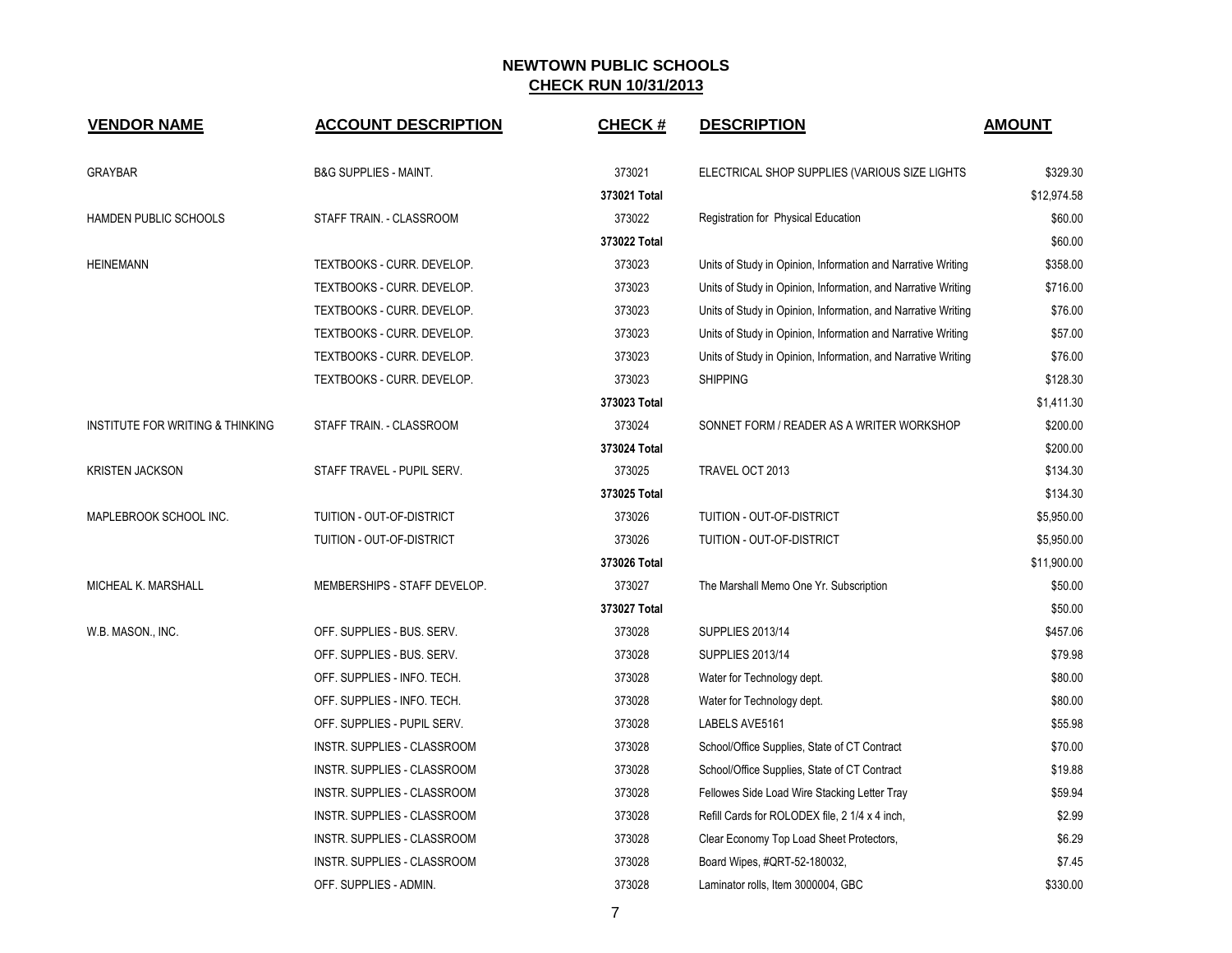| <b>VENDOR NAME</b>                                      | <b>ACCOUNT DESCRIPTION</b>       | <b>CHECK#</b> | <b>DESCRIPTION</b>                               | <b>AMOUNT</b> |
|---------------------------------------------------------|----------------------------------|---------------|--------------------------------------------------|---------------|
| W.B. MASON., INC.                                       | OFF. SUPPLIES - PUPIL SERV.      | 373028        | SURGE PROTECTOR TRPSUPER7TEL15                   | \$48.99       |
|                                                         | INSTR. SUPPLIES - SP. ED. PREK-8 | 373028        | <b>CARTRIDGES HEWCB436A</b>                      | \$479.94      |
|                                                         | INSTR. SUPPLIES - CLASSROOM      | 373028        | White paper, WBM21200, 8 1/2/ x/ 11,             | \$914.80      |
|                                                         |                                  | 373028 Total  |                                                  | \$2,693.30    |
| MELIORA ACADEMY INC.                                    | TUITION - OUT-OF-DISTRICT        | 373029        | <b>TUITION 185 DAYS</b>                          | \$14,495.00   |
|                                                         |                                  | 373029 Total  |                                                  | \$14,495.00   |
| ANA MENDES                                              | STAFF TRAVEL - CLASSROOM         | 373030        | <b>TRAIN TICKETS NYC</b>                         | \$69.00       |
|                                                         |                                  | 373030 Total  |                                                  | \$69.00       |
| MOORE MEDICAL LLC                                       | MEDICAL SUPPLIES - H.S.          | 373031        | Assorted medical merchandise; see attached       | \$59.35       |
|                                                         |                                  | 373031 Total  |                                                  | \$59.35       |
| MUSIC & ARTS CENTER, INC.                               | <b>REPAIRS - MUSIC</b>           | 373032        | For instrument repair throughout the school year | \$23.99       |
|                                                         | <b>REPAIRS - MUSIC</b>           | 373032        | For instrument repair throughout the school year | \$75.00       |
|                                                         | <b>REPAIRS - MUSIC</b>           | 373032        | For instrument repair throughout the school year | \$35.00       |
|                                                         |                                  | 373032 Total  |                                                  | \$133.99      |
| MUSICAL ARTS CONFERENCE                                 | MEMBERSHIPS - MUSIC              | 373033        | <b>MAC DUES</b>                                  | \$400.00      |
|                                                         |                                  | 373033 Total  |                                                  | \$400.00      |
| <b>NASCO</b>                                            | <b>INSTR. SUPPLIES - MATH</b>    | 373034        | Vertical coated number lines, (20-25) set of 15, | \$25.08       |
|                                                         | <b>INSTR. SUPPLIES - MATH</b>    | 373034        | Vertical coated number lines, (20-25) set of 15, | \$100.30      |
|                                                         |                                  | 373034 Total  |                                                  | \$125.38      |
| NATIONAL ASSOC. FOR MUSIC EDUCATION MEMBERSHIPS - MUSIC |                                  | 373035        | ANNUAL MEMBERSHIP                                | \$120.00      |
|                                                         |                                  | 373035 Total  |                                                  | \$120.00      |
| NATIONAL ASSOC. FOR MUSIC EDUCATION MEMBERSHIPS - MUSIC |                                  | 373036        | MEMBERSHIP FEE 2013-14                           | \$120.00      |
|                                                         |                                  | 373036 Total  |                                                  | \$120.00      |
| NATIONAL ASSOC. FOR MUSIC EDUCATION MEMBERSHIPS - MUSIC |                                  | 373037        | Membership renewal for music teachers            | \$600.00      |
|                                                         |                                  | 373037 Total  |                                                  | \$600.00      |
| <b>NCTM</b>                                             | MEMBERSHIPS - CLASSROOM          | 373038        | Membership Renewal                               | \$84.00       |
|                                                         |                                  | 373038 Total  |                                                  | \$84.00       |
| NEW ENGLAND FITNESS DISTRIBUTORS INC. REPAIRS - P.E.    |                                  | 373039        | SERVICE - PARTS LABOR SEE QUOTE                  | \$314.94      |
|                                                         | INSTR. SUPPLIES - P.E.           | 373039        | LABOR SEE QUOTE                                  | \$85.00       |
|                                                         | INSTR. SUPPLIES - P.E.           | 373039        | <b>SHIPPING</b>                                  | \$20.00       |
|                                                         |                                  | 373039 Total  |                                                  | \$419.94      |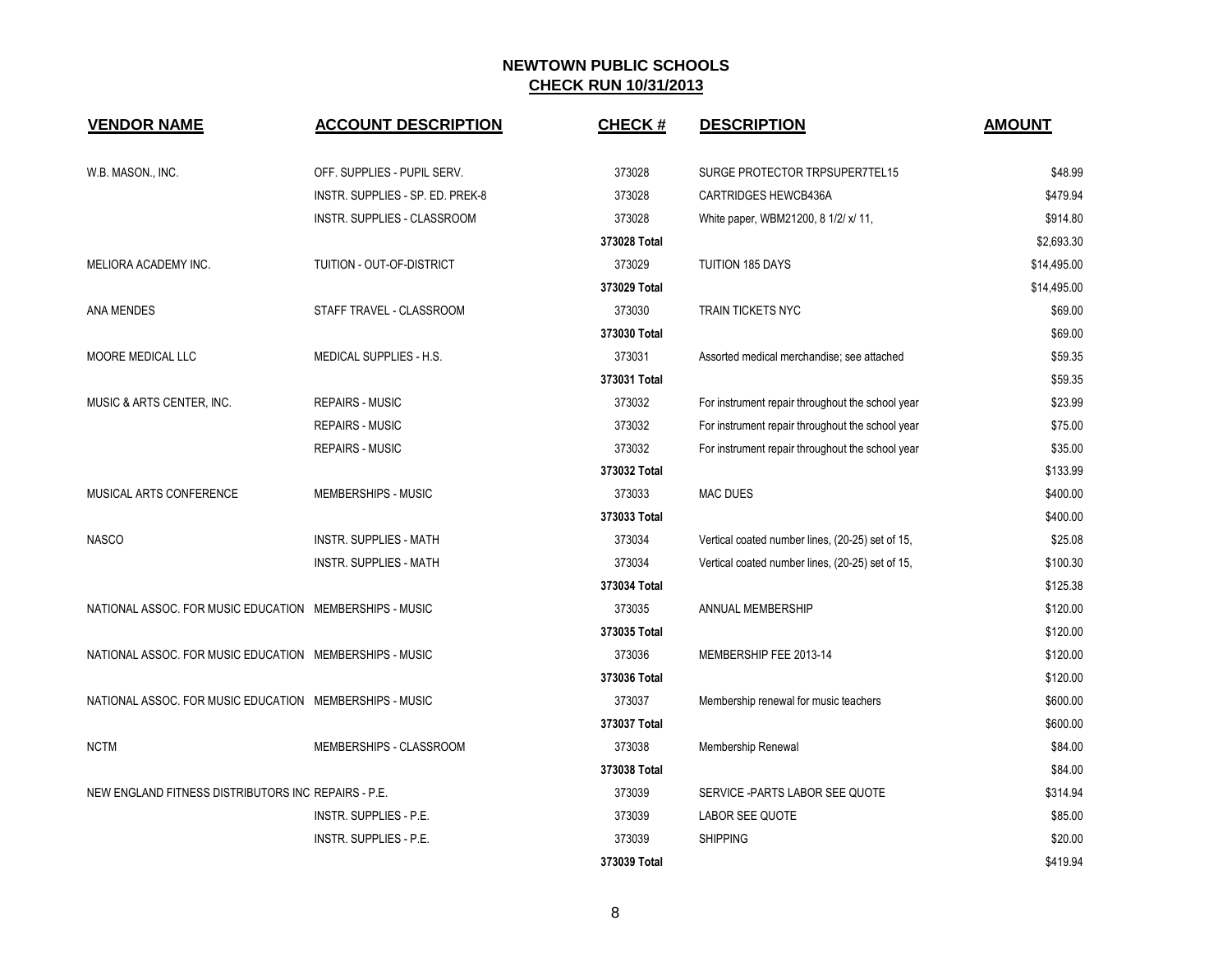| <b>VENDOR NAME</b>                | <b>ACCOUNT DESCRIPTION</b>     | <b>CHECK#</b> | <b>DESCRIPTION</b>                         | <b>AMOUNT</b> |
|-----------------------------------|--------------------------------|---------------|--------------------------------------------|---------------|
| THE NIXON COMPANY                 | <b>REPAIRS - SPORTS</b>        | 373040        | <b>BANNER PRINTING CORRECTIONS</b>         | \$60.00       |
|                                   |                                | 373040 Total  |                                            | \$60.00       |
| ORIGO EDUCATION                   | INSTR. SUPPLIES - CLASSROOM    | 373041        | Fundamentals Set Item Number FUN SET       | \$134.78      |
|                                   | INSTR. SUPPLIES - CLASSROOM    | 373041        | Shipping                                   | \$13.48       |
|                                   |                                | 373041 Total  |                                            | \$148.26      |
| LORI L. OVERLAND M.S. CCC         | PROF. SERV. - SP/HEAR.         | 373042        | ORAL MOTOR EVALUATION NMS STUDENT          | \$750.00      |
|                                   |                                | 373042 Total  |                                            | \$750.00      |
| PCM-G                             | <b>SUPPLIES - LIBRARY</b>      | 373043        | BLACK HI YIELD TONER CARTRIDGE, V7,        | \$244.00      |
|                                   |                                | 373043 Total  |                                            | \$244.00      |
| PDK INTERNATIONAL                 | MEMBERSHIPS - STAFF DEVELOP.   | 373044        | PDK: Kappan Magazine Renewal ID #466371    | \$90.00       |
|                                   |                                | 373044 Total  |                                            | \$90.00       |
| <b>J.W. PEPPER &amp; SON INC.</b> | INSTR. SUPPLIES - MUSIC        | 373045        | <b>MUSIC SUPPLIES</b>                      | \$100.99      |
|                                   | INSTR. SUPPLIES - MUSIC        | 373045        | <b>MUSIC SUPPLIES</b>                      | \$318.99      |
|                                   | <b>INSTR. SUPPLIES - MUSIC</b> | 373045        | <b>MUSIC SUPPLIES</b>                      | \$236.99      |
|                                   | INSTR. SUPPLIES - MUSIC        | 373045        | <b>CHOIR MUSIC</b>                         | \$252.74      |
|                                   | INSTR. SUPPLIES - MUSIC        | 373045        | <b>CHOIR MUSIC</b>                         | \$1.95        |
|                                   | INSTR. SUPPLIES - MUSIC        | 373045        | <b>CHOIR MUSIC</b>                         | \$532.94      |
|                                   |                                | 373045 Total  |                                            | \$1,444.60    |
| PETTY CASH                        | POSTAGE - ADMIN.               | 373046        | PETTY CASH                                 | \$17.17       |
|                                   | OFF. SUPPLIES - ADMIN.         | 373046        | PETTY CASH                                 | \$81.55       |
|                                   |                                | 373046 Total  |                                            | \$98.72       |
| PETTY CASH                        | POSTAGE - ADMIN.               | 373047        | PETTY CASH                                 | \$36.80       |
|                                   | OFF. SUPPLIES - ADMIN.         | 373047        | PETTY CASH                                 | \$10.58       |
|                                   | INSTR. SUPPLIES - CLASSROOM    | 373047        | PETTY CASH                                 | \$33.78       |
|                                   |                                | 373047 Total  |                                            | \$81.16       |
| PRO-ED                            | INSTR. SUPPLIES - PSYCH.       | 373048        | CTOPP-2 COMPREHENSIVE TEST OF PHONOLOGICAL | \$330.00      |
|                                   | INSTR. SUPPLIES - PSYCH.       | 373048        | SHIPPING AND HANDLING                      | \$33.00       |
|                                   |                                | 373048 Total  |                                            | \$363.00      |
| PSAT/NMSQT                        | CONTRACTED SERV. - GUIDANCE    | 373049        | PSAT Testing - Wednesday, October 16       | \$5,670.00    |
|                                   |                                | 373049 Total  |                                            | \$5,670.00    |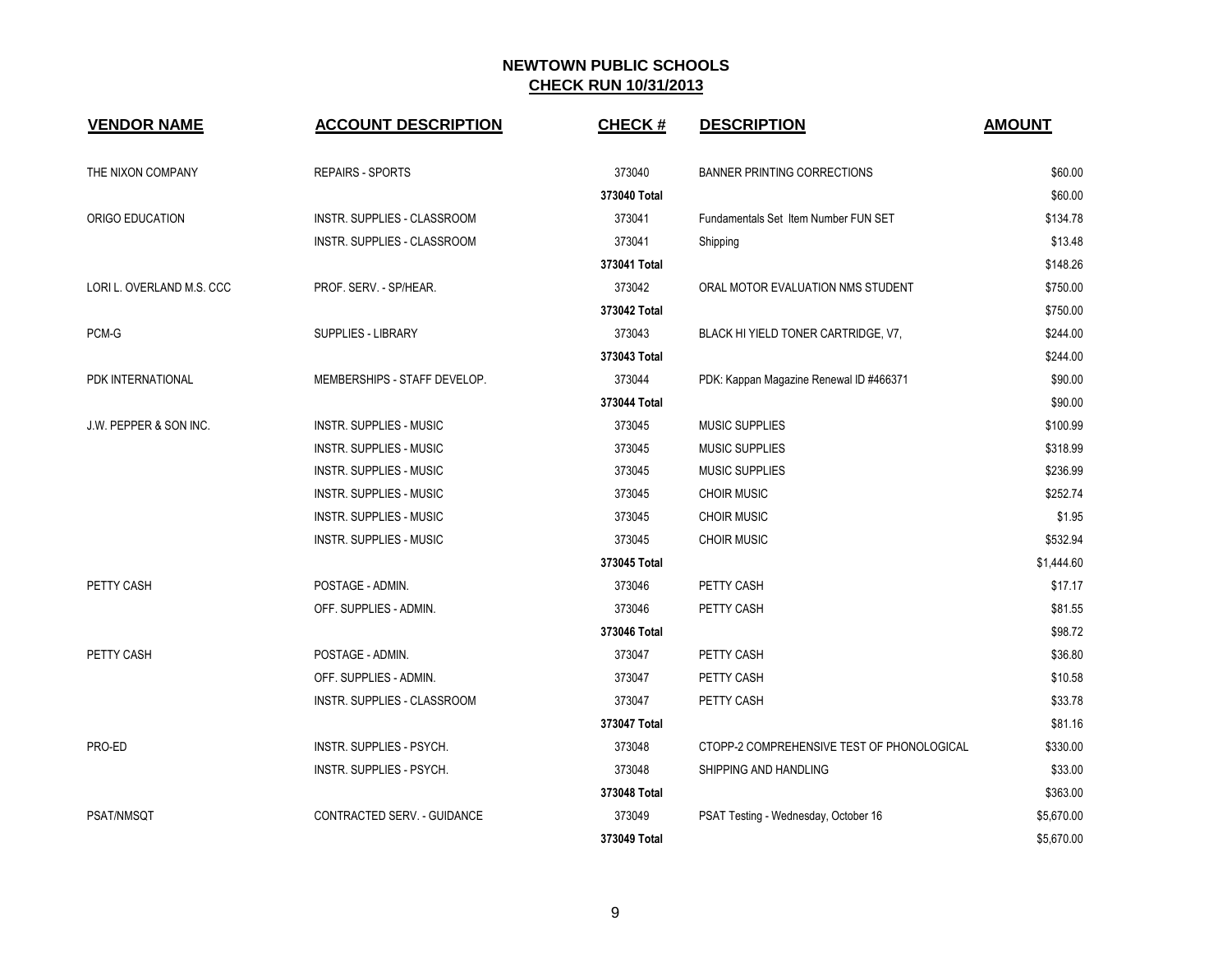| <b>VENDOR NAME</b>              | <b>ACCOUNT DESCRIPTION</b>        | <b>CHECK#</b> | <b>DESCRIPTION</b>                                            | <b>AMOUNT</b> |
|---------------------------------|-----------------------------------|---------------|---------------------------------------------------------------|---------------|
| <b>RAYBURN MUSIC CT</b>         | <b>REPAIRS - MUSIC</b>            | 373050        | Repair                                                        | \$65.00       |
|                                 | <b>REPAIRS - MUSIC</b>            | 373050        | 1/4 Srl # BA210165                                            | \$185.00      |
|                                 |                                   | 373050 Total  |                                                               | \$250.00      |
| RELIABLE OFFICE SUPPLIES        | OFF. SUPPLIES - NONPUBLIC         | 373051        | rubber bands-#559OM97347                                      | (\$19.16)     |
|                                 | OFF. SUPPLIES - ELEM.             | 373051        | 1 in. black binders-#1320M2776 pks of 2                       | (\$10.58)     |
|                                 | OFF. SUPPLIES - ELEM.             | 373051        | 1 in. black binders-#1320M2776 pks of 2                       | (\$10.00)     |
|                                 | OFF. SUPPLIES - ELEM.             | 373051        | 2 in white binder - #132AB12061                               | (\$23.96)     |
|                                 | OFF. SUPPLIES - ELEM.             | 373051        | 9 volt lithium batteries- #132DCO1604                         | (\$89.90)     |
|                                 | OFF. SUPPLIES - ELEM.             | 373051        | #132DC15024- AA batteries                                     | (\$14.39)     |
|                                 | OFF. SUPPLIES - M.S.              | 373051        | Health Office Stamp-#132CC1S130P See attached                 | (\$5.99)      |
|                                 | OFF. SUPPLIES - M.S.              | 373051        | Health Office Stamp-#132CC1S130P S                            | \$28.48       |
|                                 | OFF. SUPPLIES - M.S.              | 373051        | Health Office Stamp-#132CC1S130P See attached                 | \$28.48       |
|                                 | OFF. SUPPLIES - ELEM.             | 373051        | Assorted office supplies for elementary schools- see attached | \$6.47        |
|                                 | OFF. SUPPLIES - ELEM.             | 373051        | Assorted office supplies for elementary schools- see attached | \$188.67      |
|                                 |                                   | 373051 Total  |                                                               | \$78.12       |
| ROBERTS LAWN SERVICE            | <b>REPAIRS - SPORTS</b>           | 373052        | <b>CUT AND TRIM GRASS</b>                                     | \$2,000.00    |
|                                 |                                   | 373052 Total  |                                                               | \$2,000.00    |
| <b>SCHOLASTIC MAGAZINES</b>     | MEMBERSHIPS - SOC. STUDIES        | 373053        | RENEWAL OF 2013-14 SCHOOL YEAR,                               | \$288.50      |
|                                 |                                   | 373053 Total  |                                                               | \$288.50      |
| <b>SCHOOL SPECIALTY</b>         | <b>INSTR. SUPPLIES - ART</b>      | 373054        | Conn. State Contract:                                         | \$496.13      |
|                                 |                                   | 373054 Total  |                                                               | \$496.13      |
| <b>SCIENTIFIC AMERICAN</b>      | INSTR. SUPPLIES - HEALTH ED       | 373055        | One Year subscription to Scientific American.                 | \$39.95       |
|                                 | INSTR. SUPPLIES - HEALTH ED       | 373055        | shipping charge.                                              | \$8.95        |
|                                 |                                   | 373055 Total  |                                                               | \$48.90       |
| KAREN I. SHERMAN                | <b>INSTR. SUPPLIES - MATH</b>     | 373056        | MATH DEPT. DEHUMFITIER                                        | \$259.99      |
|                                 |                                   | 373056 Total  |                                                               | \$259.99      |
| <b>DENISE SOUCAR</b>            | <b>INSTR. SUPPLIES - GUIDANCE</b> | 373057        | SUPPLIES PUZZLE VARIETY PACK                                  | \$198.70      |
|                                 |                                   | 373057 Total  |                                                               | \$198.70      |
| SOUTHBURY PRINTING CENTRE, INC. | PRINTING - ADMIN.                 | 373058        | Printing of PAWS Post cards for shout outs. See attached      | \$205.64      |
|                                 |                                   | 373058 Total  |                                                               | \$205.64      |
| SPC SCHOOL PUBLICATIONS COMPANY | PRINTING - ENGLISH                | 373059        | 300 COPIES HAWKEYE VOLUME XXI ISSUE                           | \$745.00      |
|                                 |                                   | 373059 Total  |                                                               | \$745.00      |